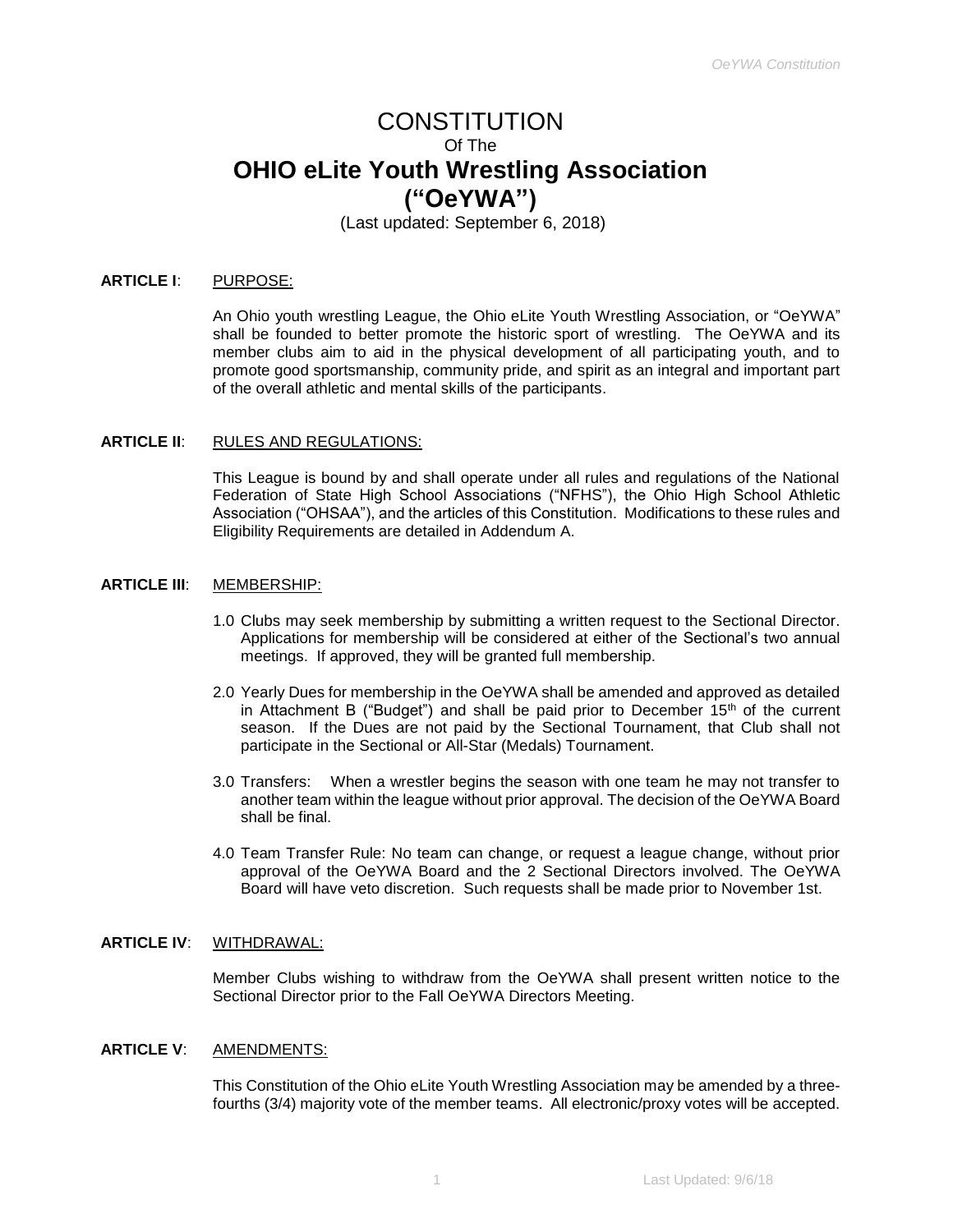## **ARTICLE VI**: BOARD of DIRECTORS ("BOARD")

The OeYWA shall establish a Board to be responsible for operating the League and performing such tasks as: establishing requirements for participation including age and Eligibility Requirements, Tournament sites, setting a schedule for starting practice and competition, and conducting all other business connected to establishing, maintaining, and perpetuating a youth wrestling league.

- 1. BOARD MEMBERS. The Board of Directors of the OeYWA shall consist of the Directors from each Sectional and five (5) Officers. The Officers shall be: President, Vice-President, Vice-President of Membership, Treasurer, Secretary, and Tournament Director.
	- A. NO OFFICER shall hold two Officer positions on the Board, but may Chair a Committee if necessary.
- 2. ELIGIBILITY. Only OeYWA Sectional Directors or coaches in good standing shall be eligible for nomination and election to the Board of Directors of the OeYWA. Board members may be nominated by any Sectional Director, or designee who has been a member of the OeYWA for one season.
- 3. TERM of OFFICE. All elected positions shall be for a term of two (2) year beginning at the Spring Meeting. Vice-President, Secretary, and Tournament Director will be elected in odd numbered years (i.e. 2019, 2021, etc). President, Vice President of Membership,,and Treasurer will be elected in even numbered years. No term limits shall be applicable.
- 4. ELECTIONS. Nominations and Elections shall be held at the Spring meeting.
	- A. NOTIFICATION. All Members of the OeYWA shall be notified by email of the Date, Time and Location of the Spring meeting in which Elections will be held, and any subsequent Election meetings.
- 5. VOTING. Nominations and Voting will be conducted as follows:

Odd Numbered Years (i.e. 2019, 2021, etc.)

- A. Nominations for Vice-President followed by voting for Vice-President.
- B. Nominations for Secretary followed by voting for Secretary.
- C. Nominations for Tournament Director followed by voting for Tournament Director. Even numbered Years
- D. Nominations for President followed by voting for President.
- E. Nominations for Vice-President of Membership followed by voting for Vice-President of Membership.
- F. Nominations for Treasurer followed by voting for Treasurer.
- G. Sectional Director, or Designee, must be present at the Spring Meeting to be nominated for Board and/or to cast a vote.

## 6. RESIGNATION / TERMINATION.

- A. Should a Board Member resign, the remaining board shall have the power to appoint another Member or Board Member to the open position for the remaining term.
- B. If the President resigns or leaves the position before the end of the current two-year term or the position of President opens for any other reason, the Vice President shall then serve as President for the remainder of the term. The new President shall then appoint a member of the OeYWA (including current Sectional Director) to serve as Vice-President.
- C. Termination. If it is confirmed by a two-thirds majority of the Board present at a meeting with quorum, a Board member may be removed from the Board of Directors of the OeYWA. The Board shall then have the power to appoint another Member to the open position for the remaining term.
- 7. MEETINGS and QUORUM.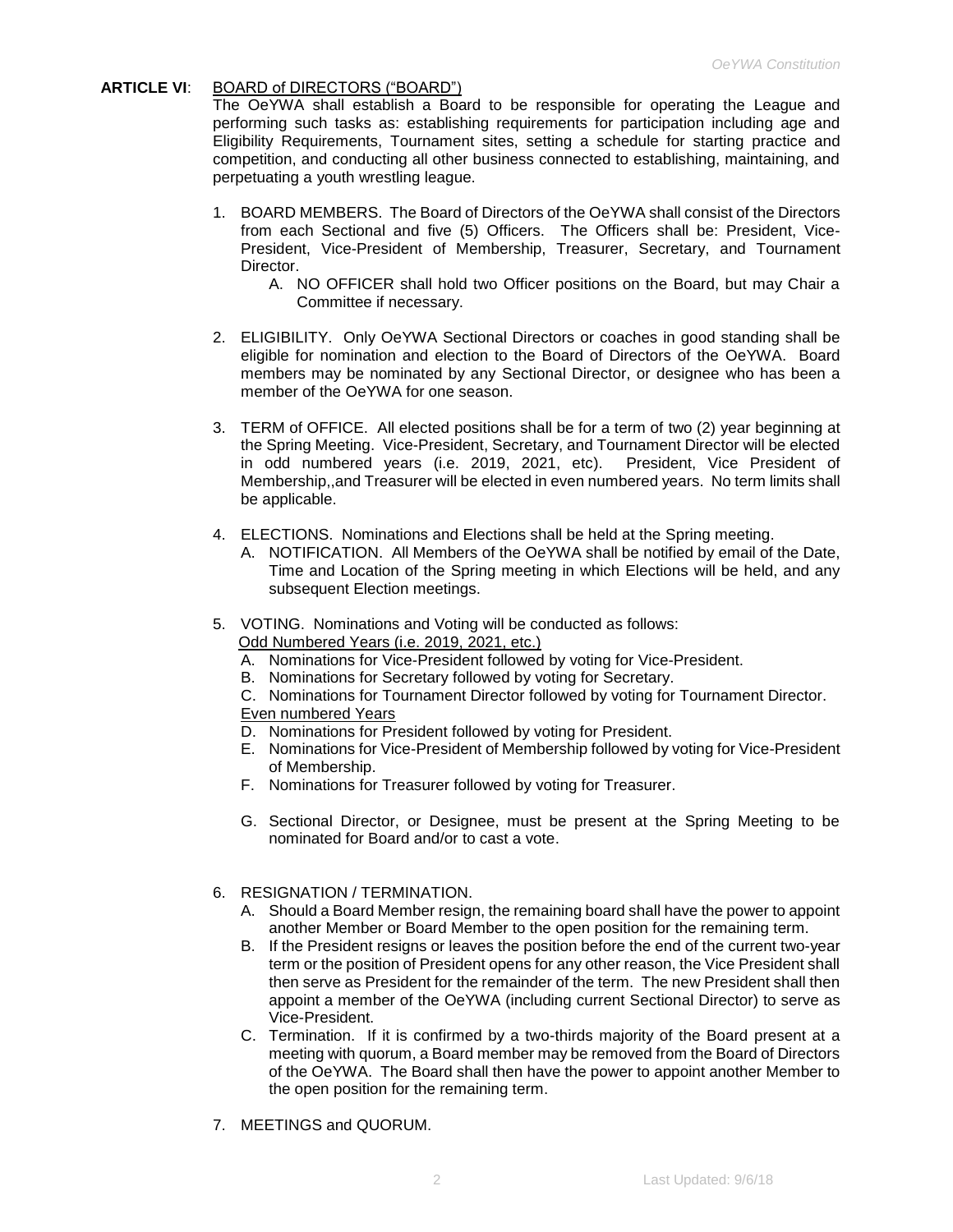- A. The Board shall hold a minimum of two meetings for all Sectional Directors of the OeYWA, one in August/September and one in March/April (elections). All Sectional Directors will be given notice by email of the Date, Time, and Location of these meetings.
- B. Meetings of the Board of Directors shall be scheduled and coordinated as deemed necessary by the Board for conducting business of the OeYWA.
- C. QUORUM for the Board of Directors to conduct OeYWA business shall be the President or Vice President and a majority of the elected Board Members.
- D. PROCEDURAL. Meetings shall follow Robert's Rules (see Addendum B).
- 8. VOTING. If a vote ends in a tie, the process will be to open discussion on the topic and then proceed with a revote. If the revote also ends in a tie, the President's vote will decide the outcome.
	- A. ON-LINE VOTING. To expedite OeYWA issues, Board members have the ability to submit motions for Board approve via email. All Board members must be notified via the motion and given the opportunity to 'discuss' via email and vote. Voting rules apply (Article VI.7.D).
	- B. EMAIL MOTIONS. In order to expedite OeYWA business in a timely manner, the Board of Directors may utilize email to make motions for OeYWA business. Any motion made, must be transmitted to all Board Members, it must have a second, and it must receive majority approval of all active Board Members.
	- C. OeYWA Secretary shall record any and all Email Motions and On-Line Voting and Report them in the minutes of the next OeYWA Meeting.
- 9. FUNDS DISPERSALS.
	- A. Proposed expenses must be presented to the Board for approval. All expenditures must be pre-approved and will require the signatures of two elected officers. One signature must be the Treasurer's and the other signature must be either the President's, Vice-President's, Secretary's, or Tournament Director.
	- B. Receipts are required for all expenditures regardless of amount.
- 10. DISSOLUTION of the Ohio eLite Youth Wrestling Association. The Board has the power, by vote, at any time, to dissolve the OeYWA in accordance with all laws and regulations pertaining to a registered non-profit corporation.
	- A. NOTIFICATION. Should the Board vote to dissolve the OeYWA, the President shall take the responsibility of drafting a letter explaining what circumstances motivated the decision to dissolve. A copy of this letter will be mailed at League expense to all Sectional Directors of the OeYWA within one week of the vote to dissolve.
	- B. REMAINING FUNDS. If there are funds remaining in the account(s) of the OeYWA, these shall be distributed by the Board to other non-profit organization(s).

## **ARTICLE VII:** OFFICERS RESPONSIBILITIES

The following defines the primary responsibilities of each officer but is not an all-inclusive list of potential responsibilities that may arise.

- 1. PRESIDENT. The President will provide direction for the OeYWA and be the point person for any meetings, internal and external.
	- A. Meetings. President shall schedule OeYWA Meetings (Date, Time and Location) and provide notice to all Board Members and/or Sectional Directors as necessary. President shall establish agendas and lead the order of business at all meetings.
	- B. Oversee and monitor other club officers to ensure that duties enumerated in these by-laws are performed. Assure compliance to set regulations and standards for all business transactions and the accuracy of all OeYWA reports and documents.
	- C. Negotiation and Signing Authority. President, with majority Board approval shall be allowed to negotiate on behalf of the OeYWA. With majority Board approval, President may sign final agreements on behalf of the OeYWA and its Board of Directors.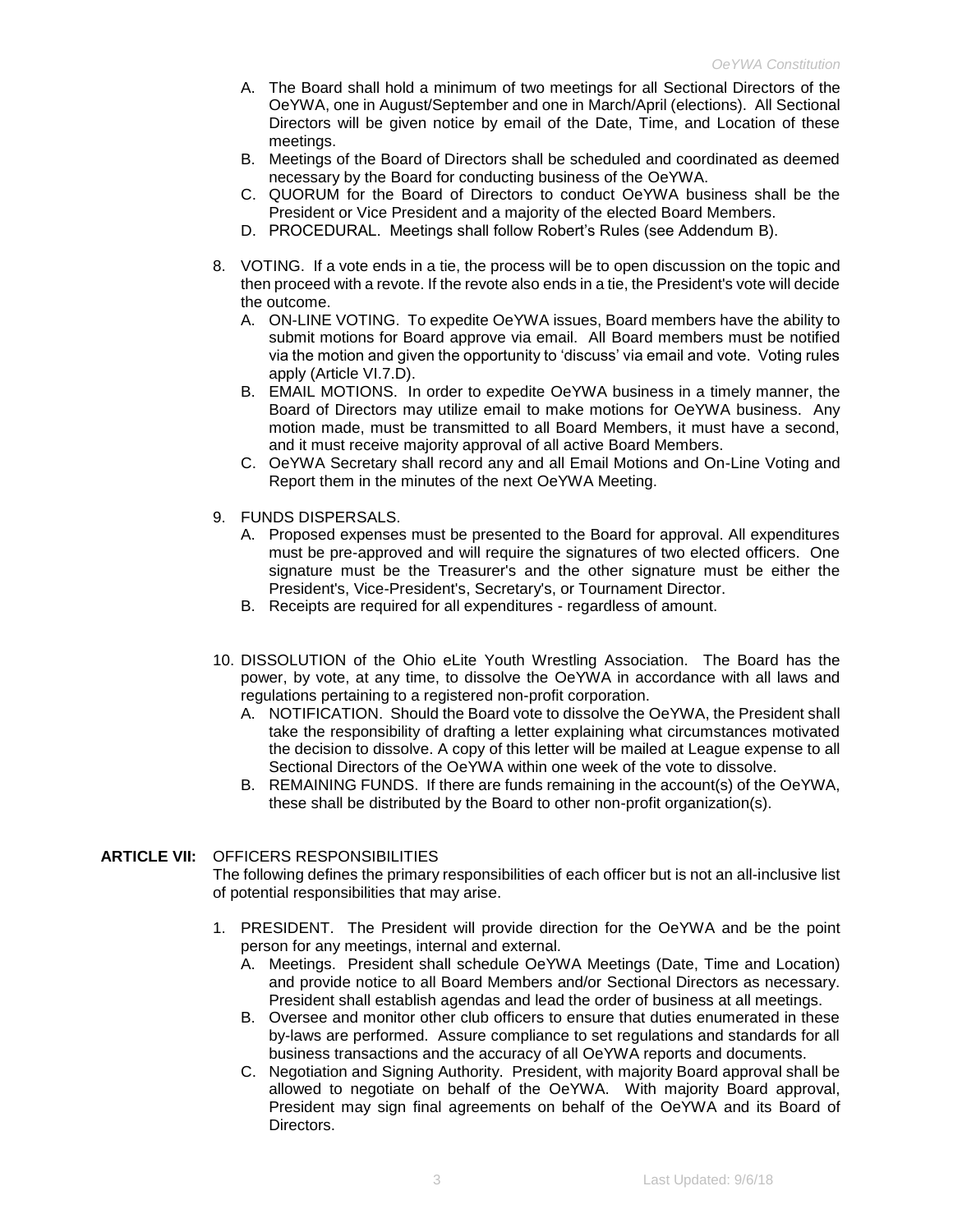- D. Collaborate with the Treasurer to ensure that the OeYWA files all reports, pays all necessary fees, and meets all obligations to continue to be recognized from year to year by the government and the Internal Revenue Service and the State of Ohio as a non-profit, tax exempt corporation.
- E. Voting. President shall have no voting power unless a motion has twice been voted to a tie. Then the President shall cast the deciding vote.
- 2. VICE PRESIDENT. Vice President shall hereafter be referred to as "VP."
	- A. Committee Oversight. VP will assure that all Committee Chairs are performing their responsibilities and assist them in doing so whenever necessary.
	- B. OeYWA Season Schedule. VP shall set date(s) for Start of OeYWA Practice, and Tournament dates.
	- C. Verify all Financial statements and bank statements at Board Meetings.
	- D. Website. VP shall coordinate with Board to assure the OeYWA website stays updated and has all necessary information for current and prospective members.
	- E. The Vice President will perform all duties of the President should the position be temporarily or permanently vacated during a term.
- 3. VICE-PRESIDENT of MEMBERSHIP. VP of Membership shall be the primary point of contact of current members of the OeYWA and for those considering membership in the OeYWA.
	- A. Insurance. VP shall assure All member clubs, coaches, participants, and sanctioned events have secured necessary USA Wrestling credentials. Insurance for the OeYWA will be secured through USA Wrestling Membership.
	- B. Recruiting. To continue and grow the membership of the OeYWA, the VP of Membership shall seek clubs across the State of Ohio.
	- C. Resource. Current and prospective clubs shall seek information and resources through the VP of Membership.
	- D. Literature. Any necessary literature for recruiting clubs shall be designed and budgeted by VP of Membership to be approved by the Board.
	- E. Website. Any information that is needed for current and prospective members shall be coordinated with VP and Secretary to website manager.
- 4. TREASURER. Treasurer shall be responsible for all financial obligations of the OeYWA, and for assuring all required documentation is provided to State and Federal agencies for the OeYWA and all Board Meetings.
	- A. Banking. The Treasurer shall be responsible for all Banking transactions of the OeYWA. Monthly verification of all accounts (checking, savings, etc.) will be provided to the Board. These accounts shall be cross checked by Vice-President.
	- B. Expenses. Accurate records and receipts shall be kept for all OeYWA expenses. All expenses should be pre-approved by the Board.
	- C. Revenues. Work with all Board Members to coordinate the effective and accurate collection of revenues. Assure that revenues are deposited within 48 hours.
	- D. Tax Documents. If necessary, with a professional account, annually prepare all required State and Federal tax forms for a non-profit 501c3 corporation.
	- E. Provide and annual report at the Spring Meeting.
- 5. SECRETARY. OeYWA Secretary is the historian for the OeYWA and should take great pride in the responsibility to record the history of the club.
	- A. Meeting Minutes. Record and store all meeting minutes whether present or not. This includes recording all Email Motions and Voting responses. These minutes shall be presented at every club meeting for approval.
	- B. Communication. As needed, Secretary shall communicate with Board, Members, and external associates.
	- C. Membership Roster. Secretary shall create and maintain a OeYWA roster of all Sectionals and their member Clubs information including all current contact information.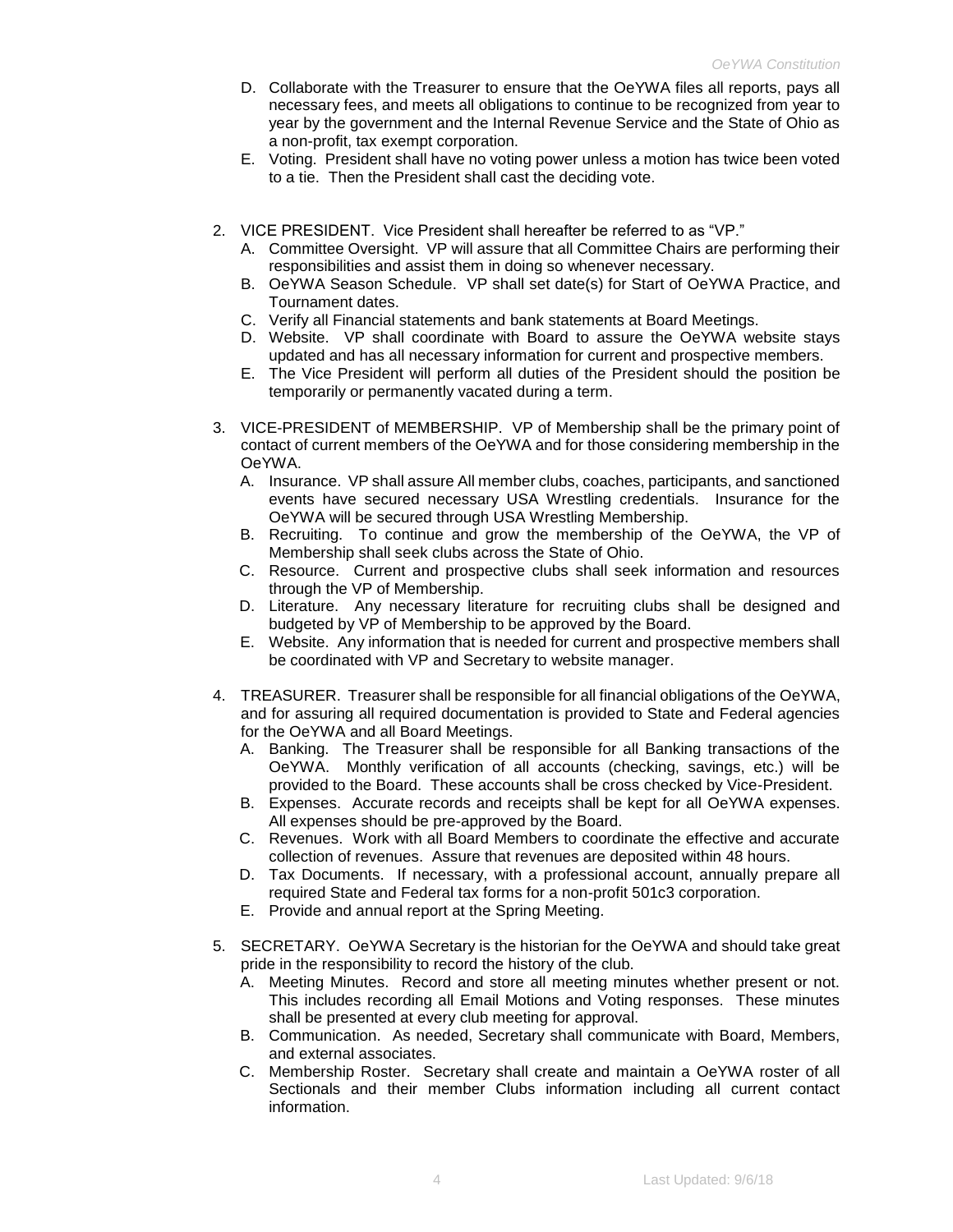- 6. TOURNAMENT DIRECTOR. OeYWA Tournament Director (hereafter referred to as TD) is responsible for coordination and operation of ALL Post-Sectional Tournaments.
	- A. Post Sectional tournament location(s). TD shall determine the number and locations of District Tournaments and the Sectionals that will send Qualifiers to them.
	- B. OeYWA Championship Tournament. TD will determine the location of the OeYWA Championship Tournament.
	- C. TD Shall determine the number of qualifiers to advance to each District and OeYWA Championship Tournament
	- D. TD shall secure officials for the OeYWA Championship Tournament.
	- E. TD Shall Purchase all awards for any District Tournaments and the OeYWA Championship Tournament.
	- F. TD shall serve at Tournament Director for the OeYWA Championship Tournament.
	- G. TD Shall secure a tournament software provider for the OeYWA Championship Tournament.

### **ARTICLE VIII**: COMPETITION:

## 1.0 **Sectional (aka League) Competition:**

- A. Each Sectional within the OeYWA shall be able to determine how their Sectional competes on a weekly basis. These options may include dual meets (team scores kept or not), round robins, all-star matches, etc
- B. All OeYWA competitions scheduled must be submitted to the Board of Directors at a minimum of 2 weeks prior to the event in order to secure sactioning.
- C. The Goal of each sectional should be to get participants two matches (on average) at each Sectional competition
- D. The Goal of each Sectional should be to have seven (7) scheduled competitions for each club prior to the Sectional Tournament, or All-Star (Medals) Meet.
- E. Weigh-ins shall be conducted at each Sectional competition.
- F. Participants are required to weigh-in in their competition singlet or two-piece uniform. Participants cannot remove their uniform (singlet or shorts and compression shirt) to make weight. Other garments may be removed (socks).

### 2.0 **Sectional Tournament:**

- A. A Sectional Championship Tournament shall be held each year to determine qualifiers for the next level of the OeYWA Championship Tournament (District or State). The date of this tournament and subsequent tournaments will be determined by the VP prior to the Fall OeYWA meeting.
- B. All participants must meet Eligibility Requirements to be allowed to participate in the OeYWA Sectional Tournament. See Addendum A.
- C. Seeding Meeting should be held before the Sectional Tournament. The rules for seeding wrestlers and completing brackets are detailed in Attachment D ("Tournament Seeding Criterion")
- D. The Tournament will follow the same bracketing used in the OHSAA State Wrestling Tournament. Tournament and Match Scoring will follow the NFHS rules.
- E. AWARDS. Each Sectional is responsible for providing awards for the Sectional and All-Star (Medals) tournaments.

## 3.0 **All-Star (Medals) Tournament:**

- A. Each Sectional has the option to host or combine with another Sectional(s) for an All-Star (Medals) tournament. The format and location of this tournament is up to the participating Clubs.
- B. No All-Star Wrestlers shall qualify for the Post-Sectional OeYWA Tournaments.
- C. AWARDS. Each Sectional is responsible for providing awards for the All-Star (Medals) tournaments.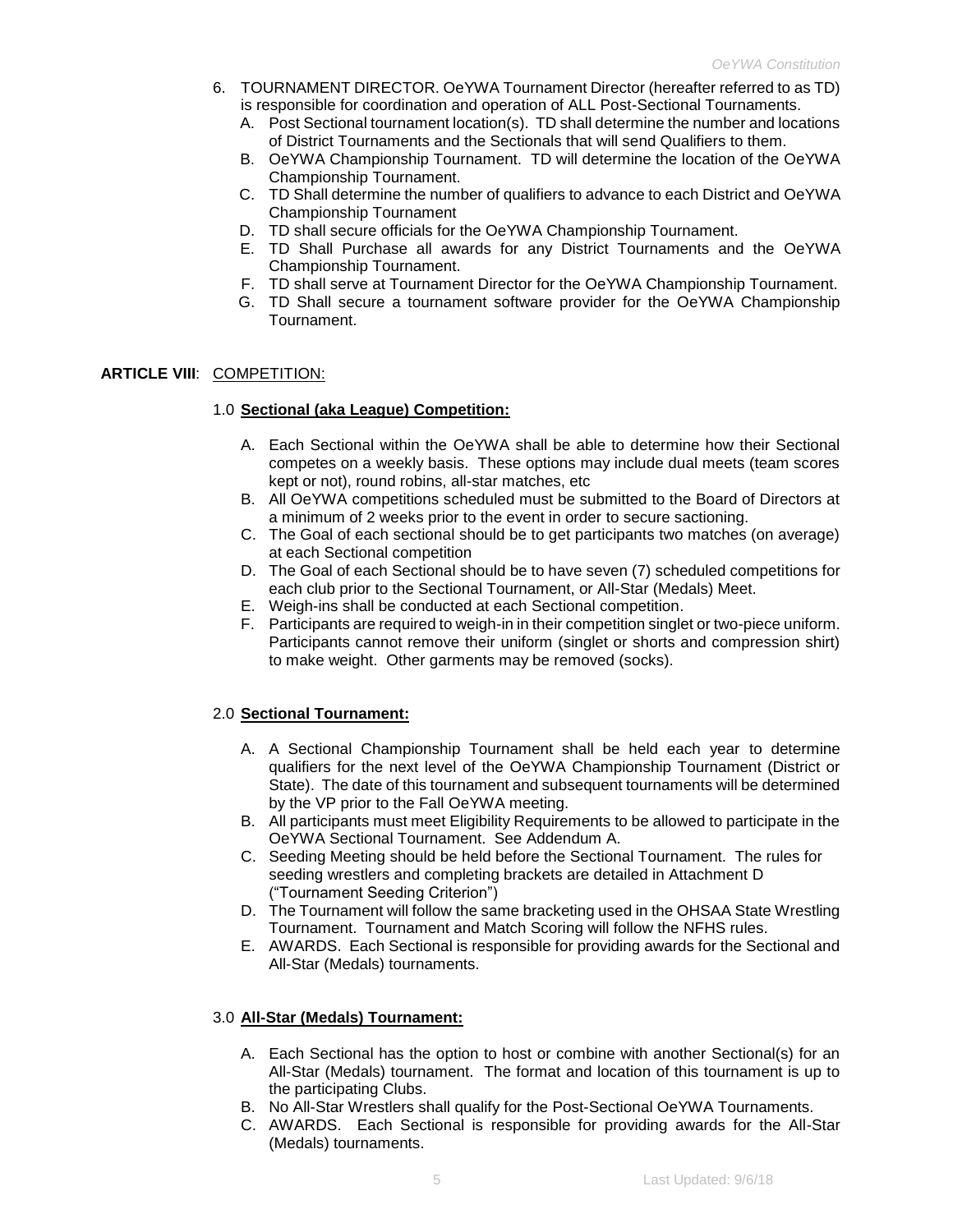## **ARTICLE IX**: OeYWA, SECTIONAL CLUB, & ADMISSION PRICES:

- 1. The Board of the OeYWA shall determine the necessary 'Sectional Fee' to be collected by the OeYWA to pay for operating expenses, Championship Tournament costs (Rental & Custodial, Officials, Awards, Computer, security, trainer, etc.). this fee shall be communicated to all Sectional Directors at the Fall Meeting.
- 2. District Tournament Directors shall determine the necessary admission costs for their tournament.
- 3. The Tournament Director Shall determine the Admission costs for the OeYWA Championship Tournament.
- 4. Sectional Directors shall determine the Club fees to be charged to facilitate the running of the Sectional competition.
- 5. Sectional Directors shall charge adults and students the any reasonable price for admission to OeYWA Sectional Competition, but no more than that charged for other school athletic events.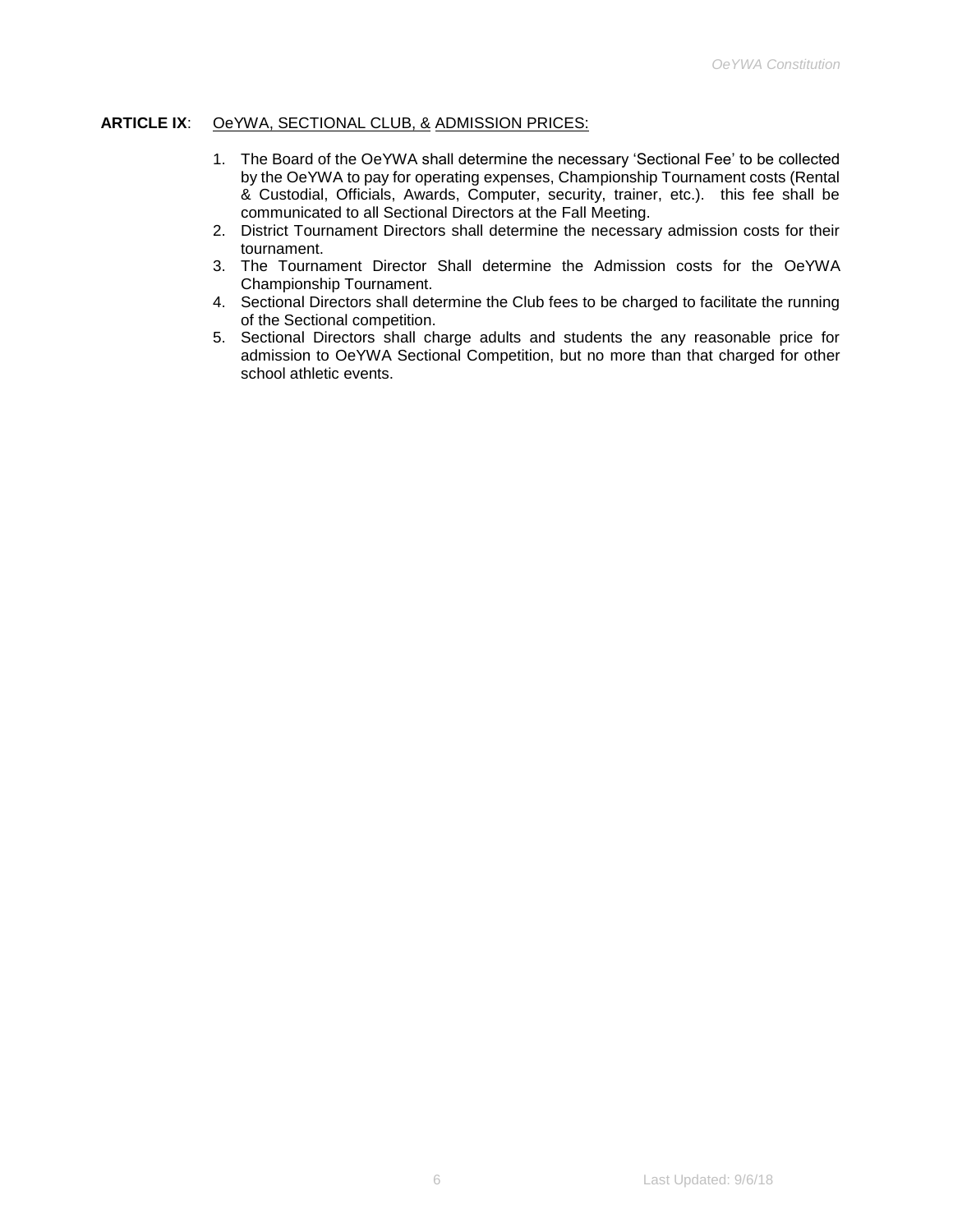# **Addendum A**

# **Ohio eLite Youth Wrestling League Rules Modifications & Eligibility Requirements (THIS PAGE CHANGES EVERY YEAR)**

For the 2018-2019 season, the OeYWA will have these Modifications to the NFHS and OHSAA Rules.

# **1. Season**

- A. First Practice September 3, 2018 with Club charter and kids cards
- B. Sectional tournaments January 27, 2019
	- 3-4 Sectional Tournaments
	- Top 4 finishers to OeYWA Championship (not from the same team)
- D. OeYWA Championship Tournament Feb. 3, 2019. Site: Garfield Hts HS

# **2. NFHS & OHSAA Rules Modifications for OeYWA for 2017-18 Season**

- A. Headgear is mandatory, Modifications such as crossed straps and tape are permitted.
- B. Uniforms are optional. -- No loose clothing. If a team uniform is supplied, it must be worn
- C. Wrestling shoes are optional but the wrestler must at least have gym shoes without metal eyelets.
- D. Varsity matches (or as designated) periods will be 1:30-1:30-1:30. For other matches, All time periods are 1-1-1 minutes. (consi's for tournaments will be 1-1-1 minutes)
- E. Middle school Federation rules apply for overtime
- F. A tech fall will be a 12-point differential.
- G. Weight Classes: 49, 52, 56, 60, 64, 67, 70, 73, 76, 79, 82, 86, 90, 95, 100, 105, 110, 120, 132, 150, 175. (21 weight classes)

a. No varsity wrestler may participate under 44 pounds.

b. A wrestler will be permitted to wrestle "up" only TWO (2) weight class from which they weigh-in at.

- H. Wrestlers will be given 15 minutes recovery time between matches.
- I. there will be no limit to the number of matches a wrestler can wrestle on one day.

# 3. **Eligibility - Wrestlers**:

- A. All wrestlers are required to have an Active USA card membership which will provide insurance for them wherever they travel to for wrestling (not just Sundays).
	- a. All USA card numbers are required on team roster for verification.
- B. Regular season eligibility: The OeYWA is limited to students from 1st grade to 6th grade, with birth dates after August 1, 2006 (for the 2018 season). No Participant can turn 13 before August 1, 2018.
	- 1. Birth certificates are required upon request.
	- 2. All wrestlers/parents must sign the State Required Concussion Awareness.
	- 3. All wrestlers/parents must sign the State Required Lindsay law awareness.
- C. Tournament Eligibility:
	- 1. Each wrestler must weigh in and compete at their Sectional weight (or lower) at least three (3) times during the regular season to compete in the Sectional tournament.
	- 2. Each wrestler must have made scratch weight at his entered weight class (or lower) at least one (1) time and will not receive growth allowance until done so.
	- 3. On December 25th each wrestler will be allowed a 1 lb growth allowance. (56 is 57, etc)
	- 4. At Sectional Tournament each wrestler each wrestler will be allowed a 1 lb growth allowance. (56 is 58, etc)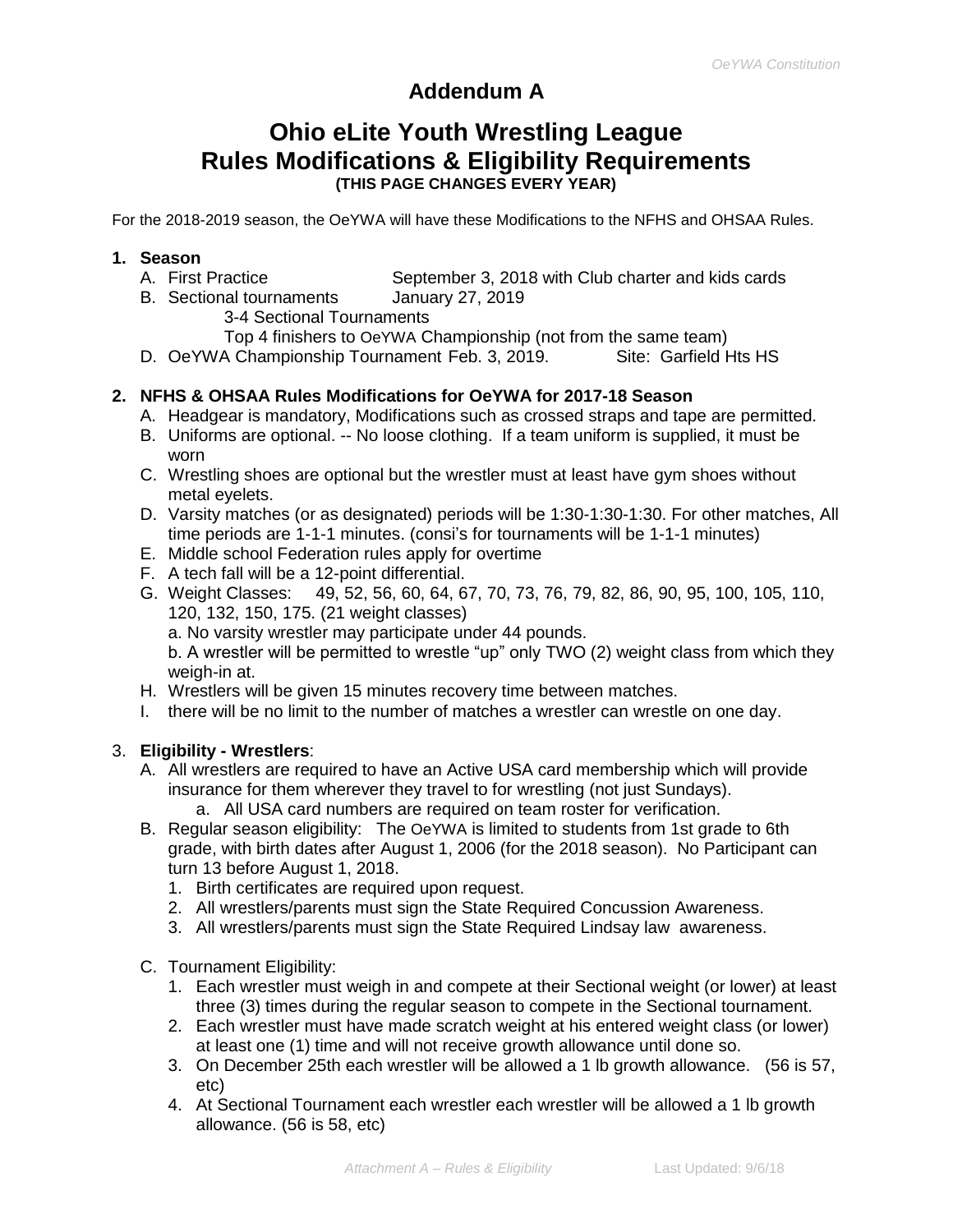5. At District and OeYWA Championship Tournament weights are the same as sectionals. (56 is 58, etc).

## 4. **Eligibility - Coaches**:

- A. All coaches must have an active USA Wrestling Coaches Card.
	- a. Cards must be made available upon request.
- B. All teams must have at least one person with a certified CPR card.
- C. All coaches must have passed State Required Concussion training.
- D. All coaches must complete the requirements of the Ohio law titled the Lindsay law.

# 5. **Eligibility - Team**:

- A. All clubs must have an Active USA Wrestling Club Charter membership and must be made available upon request.
- B. Any club hosting an event and wishing to have USAWrestling insurance coverage (a 'sanctioned event'), must assure that all clubs participating and all participants are card carrying members of USAWrestling.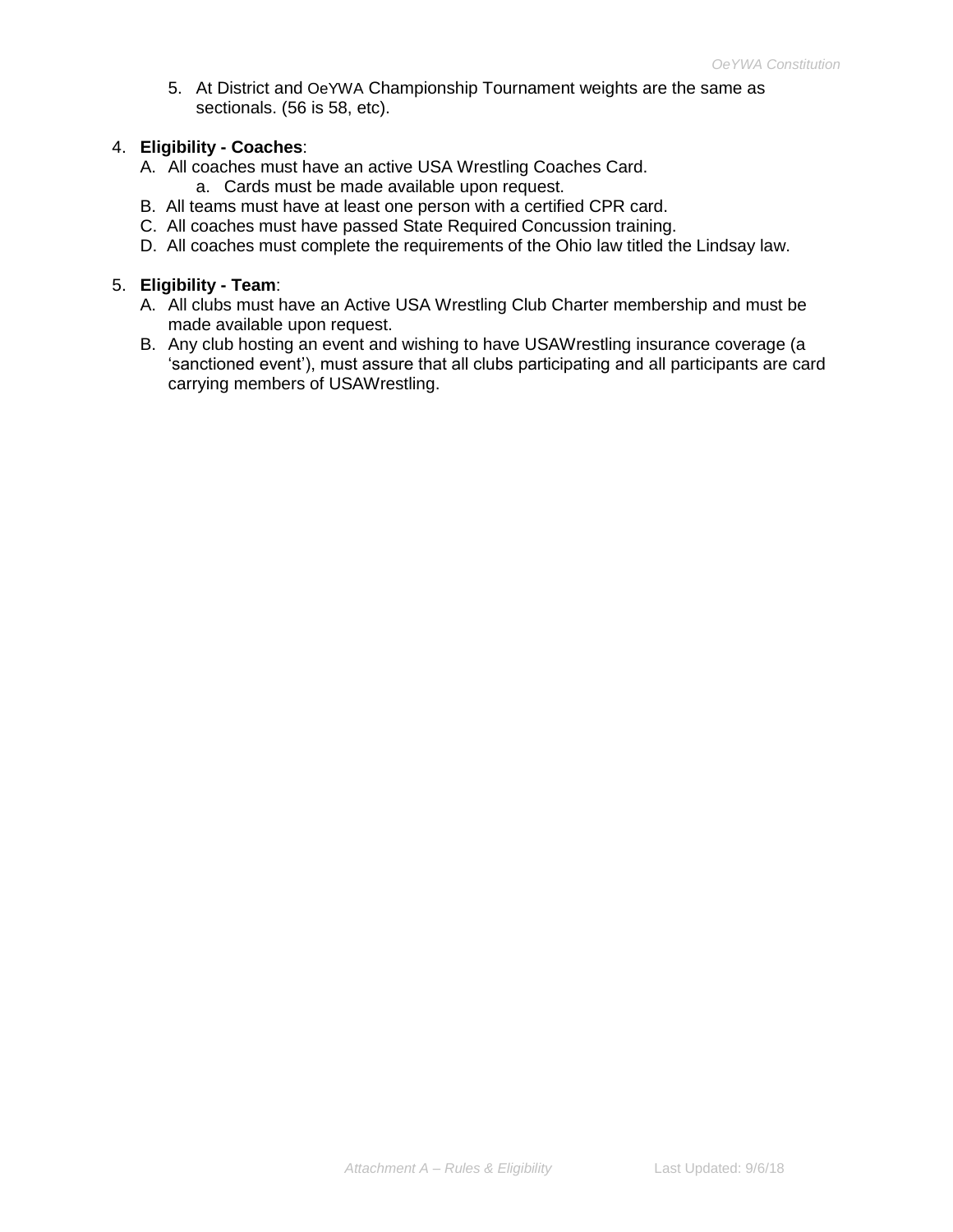# **Addendum B**

# **Ohio eLite Youth Wrestling League**

# **OeYWA MEETING AGENDA FORMAT**

The meeting of the Board and the general membership shall be governed by Robert's Rules of Order.

All meetings shall be conducted in accordance with an agenda. The agenda shall be as follows:

- A. Call to Order (President)
	- 1. Roll Call Board: \_\_\_ of 5, Member Clubs: \_\_\_\_
	- 2. Quorum Pres . VP . of 3 Board Members
	- 3. Agenda Review
- B. Minutes / Communications (Secretary)
	- 1. Read, Correct, and vote on approval of prior meeting minutes
	- 2. Read Communications, to and from
- C. Financial Reports (Treasurer)
	- 1. Read, correct, and vote on approval of current account balances. VP Signature.
	- 2. Read and approve bills payable
- D. Reports
	- 1. OeYWA Championship Tournament R. Robertson, Maple Hts.
	- 2. Standing and special committees Website (DJ Vondruska, Lutheran)
	- 2. Officers and Trustees
- E. Unfinished Business
	- 1. Postponed to this day
		- New Board position, VP of Membership Constitution change.(3/4 of members)
		- Voting years, Pres, VP Members, Treas in even years Constitution Change
	- 2. Tabled (by motion to take from the table) none
- F. New Business
	- 1. ELECTIONS
		- a. President Nominations & Voting
		- b. VP of Membership Nominations and Voting
		- c. Treasurer Nominations and Voting
	- 2. ADENDUM A Rules 2018-19 Changes 7 items
		- a. Periods 1:30-1:30-1:30 for 'Varsity Matches'.
		- b. Out-of-bounds change to current rule.
		- c. 15 minutes between matches.
		- d. no match limit in one day.
		- e. three (3) weigh-ins vs. Four (4).
		- f. Growth pound on December 25<sup>th</sup>, not January 1<sup>st</sup>.
		- g. clarification on having USAWrestling sanctioning.
	- 3. COMPETITION SCHEDULING Club Competition Form
	- 4. Any emergency matters
- G. Comments from general Members
	- 1. New Business Sectional/League meetings
- H. Adjournment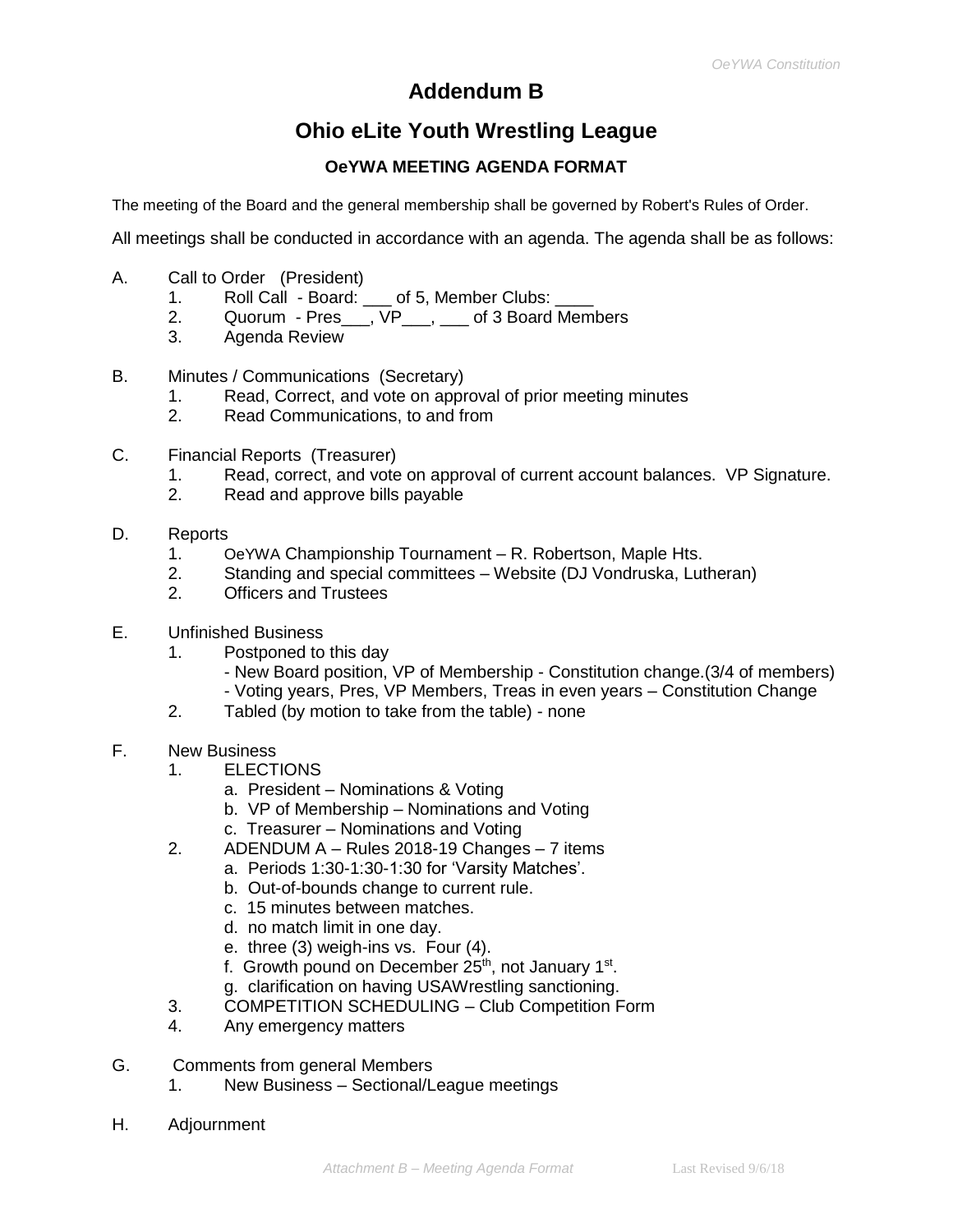# **Addendum C**

# **Ohio eLite Youth Wrestling League**

# **BUDGET – 2018-19 Season**

OeYWA MEMBERSHIP DUES: \$ 1,000.00 per Sectional (League)

Championship TOURNAMENT ADMISSION PRICES: \$5.00 - Adults

\$ 3.00 – USA Coaches card \$ 2.00 – Students (over 13) Free – Under 13

## PRELIMINARY BUDGET for 2018-19 Season:

| BALANCE - Sept. 6, 2018               |              | \$<br>1000.00 |
|---------------------------------------|--------------|---------------|
| Income:                               |              |               |
| Sectional Assessments (3 x \$1,000)   | \$3,000.00   |               |
|                                       |              |               |
| 2019 Championship Tourn. Gate         | \$4,000.00   |               |
|                                       |              |               |
| <b>Estimated TOTAL INCOME 2018-19</b> |              | \$7,000.00]   |
|                                       |              |               |
| <b>TOTAL INCOME &amp; BALANCE</b>     |              | \$8,000.00    |
| Expenses:                             |              |               |
| Misc. (Legal, Filing, Etc.)           |              | \$<br>500.00  |
| Meeting Meals (coaches & executive)   |              | \$<br>0.00    |
| 2018-19 web fees (WIX.com)            |              | \$<br>200.00  |
| <b>Championship Tournament Fees</b>   |              | \$5,450.00    |
| A. Trainer                            | \$<br>150.00 |               |
| <b>B.</b> Security                    | \$<br>500.00 |               |
| C. Clean-up                           | \$<br>500.00 |               |
| D. Computer Fees                      | \$<br>100.00 |               |
| E. Facility Rental                    | \$1,200.00   |               |
| F. Officials $(9 \times $200)$        | \$1,800.00   |               |
| G. Awards                             | \$1,000.00   |               |
| H. Food for Workers/Refs              | \$<br>200.00 |               |
| <b>TOTAL EXPENSES 2018-19</b>         |              | (\$6,150.00)  |
| <b>PROJECTED BALANCE - 3/1/2019</b>   |              | \$1,850.00    |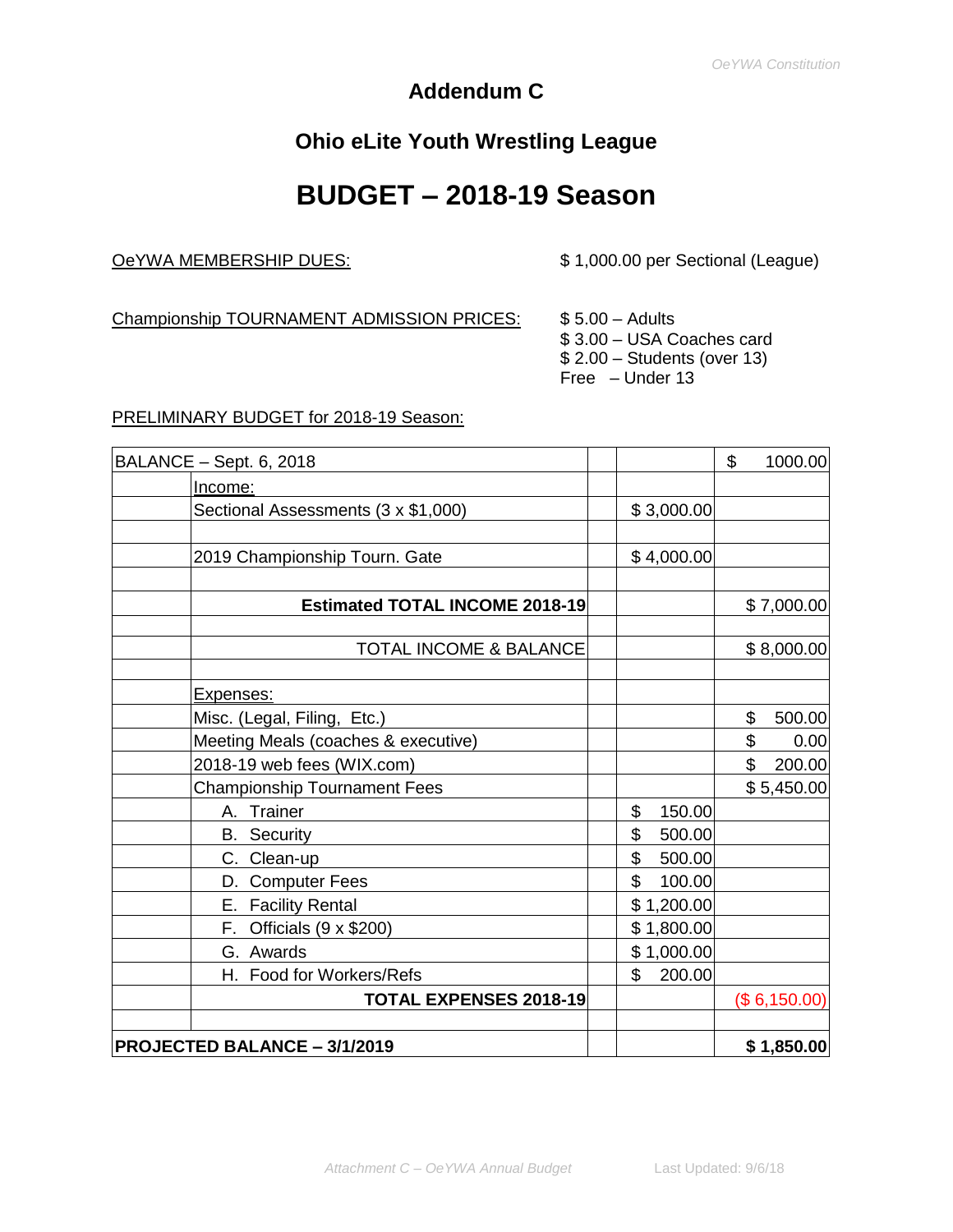# **Addendum D**

# **Tournament Seeding Criterion**

(revised 9/6/2018)

The seeding of wrestlers for the Tournament shall follow this procedure:

- A. All member schools shall submit their line-ups, by weight class, to the Tournament Director between 72 and 24 hours prior to weigh-ins. All line-ups should be typed or legible and include the wrestler's name, record, grade, USAWrestling ID number, and any seeding criteria by number.
- B. Starting with the 49 lb. weight class, ALL eligible seeded wrestlers will be determined by the following criteria. No seed shall be refused or declined.
	- 1. OAC Division IV State place winner in the same weight class, by place  $1<sup>st</sup>$  through  $8<sup>th</sup>$ .
	- 2. OAC Division IV State place winner in a different weight class, by place 1<sup>st</sup> through 8<sup>th</sup>.
	- 3. OAC Division III, II, I State place winner in the same weight class, by Division and place 1<sup>st</sup> through  $8<sup>th</sup>$
	- 4. OAC Division III, II, I State place winner in a different weight class, by Division and place 1<sup>st</sup> through 8<sup>th</sup>.
	- 5. OAC State qualifier in the same weight class, by Division.
	- 6. OAC State qualifier in a different weight class, by Division.
	- 7. OeYWA or OYWA State/League Championship place winner in the same weight class,
	- 8. OeYWA or OYWA State/League Championship place winner in a different weight class,
	- 9. OeYWA or OYWA State/League Championship qualifier in the same weight class,
	- 10. OeYWA or OYWA State/League Championship qualifier in a different weight class,
	- 11. OeYWA or OYWA Top six finish at Districts, same weight class
	- 12. OeYWA or OYWA Top six finish at districts, different weight class
	- 7. Highest winning percentage (must have a winning percentage to be seeded >50%) with a minimum of four (4) matches.
- C. All seeds will be placed on the assigned lines as determined by the National Federation rules for 16-man Bracket (or 8-man) - (#1 on line 1, #2 on 16 (or 8), #3 on 9 (or 5), #4 on 8 (or 4), #5 on 5 (or 3), and #6 on 12 (or 6), #7 on 13 (or 7), #8 on 4 (or 2). All remaining wrestlers and byes will be drawn by computer program or pills. Coaches may agree to place byes on the highest seeded wrestlers available.
- D. All results from sectionals must be provided to the Tournament Director within 24 to 48 hours of the conclusion of the last match